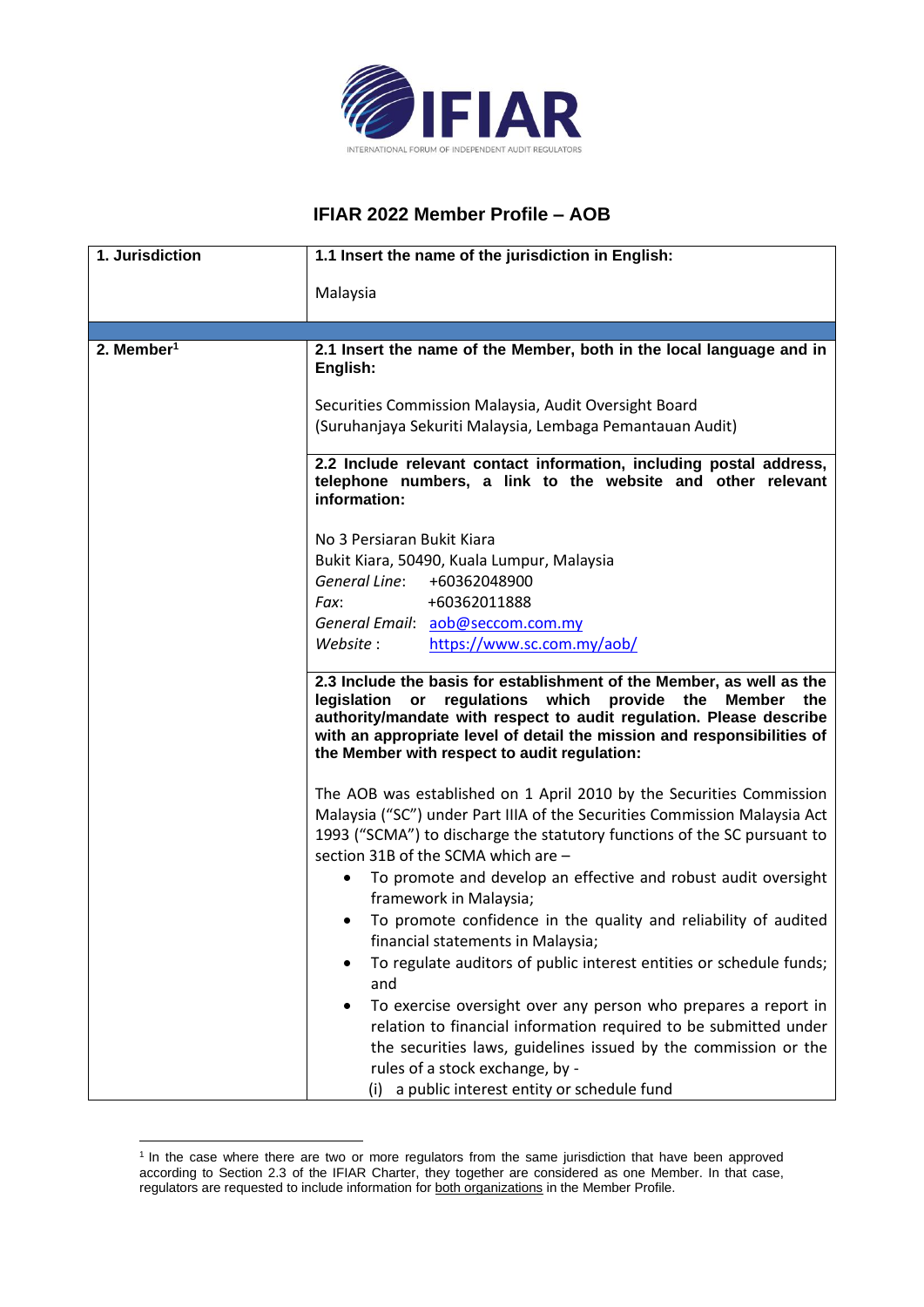

|                                             | (ii) a non-public interest entity seeking approval to become a                                                                                                                                                                                                                                            |
|---------------------------------------------|-----------------------------------------------------------------------------------------------------------------------------------------------------------------------------------------------------------------------------------------------------------------------------------------------------------|
|                                             | public listed company or a corporation                                                                                                                                                                                                                                                                    |
|                                             |                                                                                                                                                                                                                                                                                                           |
|                                             | The AOB's responsibilities as set out in section 31E of the SCMA are -                                                                                                                                                                                                                                    |
|                                             | To implement policies and programmes in ensuring an effective<br>audit oversight system in Malaysia;                                                                                                                                                                                                      |
|                                             | To register or recognise auditors of public interest entities or<br>٠<br>schedule funds for the purposes of SCMA;                                                                                                                                                                                         |
|                                             | To direct the Malaysian Institute of Accountants to establish or<br>adopt, or by way of both, the auditing and ethical standards to be<br>applied by auditors;<br>To conduct inspections and monitoring programmes on auditors<br>$\bullet$<br>to assess the degree of compliance of auditing and ethical |
|                                             | standards;                                                                                                                                                                                                                                                                                                |
|                                             | To conduct inquiries and impose appropriate sanctions against<br>٠<br>auditors who fail to comply with auditing and ethical standards;<br>To cooperate with relevant authorities in formulating and                                                                                                       |
|                                             | implementing strategies for enhancing standards of financial<br>disclosures of public interest entities or schedule funds;                                                                                                                                                                                |
|                                             | To liaise and cooperate with oversight bodies outside Malaysia to<br>enhance the standing of the auditing profession in Malaysia and<br>internationally;                                                                                                                                                  |
|                                             | To carry out inspection on person specified under paragraph<br>$31B(d)$ ; and                                                                                                                                                                                                                             |
|                                             | To perform such other duties or functions as the Audit Oversight<br>Board determines necessary or appropriate to promote high<br>professional standards of auditors and to improve the quality of                                                                                                         |
|                                             | audit services provided by auditors.                                                                                                                                                                                                                                                                      |
|                                             | 2.4 Have there been any major changes to the Member's organization<br>or to the governing legislation since completing last year's Member<br>Profile?                                                                                                                                                     |
|                                             | $\square$ Yes<br>⊠ No                                                                                                                                                                                                                                                                                     |
|                                             | If yes, please describe these changes with an appropriate level of<br>detail:                                                                                                                                                                                                                             |
|                                             |                                                                                                                                                                                                                                                                                                           |
| 3. Governing Body<br><b>Composition and</b> | 3.1 Describe with an appropriate level of detail the current<br>composition of the Member's governing body, including the ratio                                                                                                                                                                           |
| members                                     | between Board members who are independent from the audit<br>profession and those who are not <sup>2</sup> . The audit profession includes, for                                                                                                                                                            |
|                                             | example: audit firms, professional accountancy bodies and bodies or<br>entities associated with the audit profession.                                                                                                                                                                                     |

 $2$  An individual is independent of the profession even if he is a CPA, Chartered Accountant, or holder of another equivalent qualification, as long as this individual is not employed by or affiliated to a registered audit firm, nor employed by or affiliated to of a professional accountancy body, nor employed by or affiliated to bodies or entities associated with the audit profession.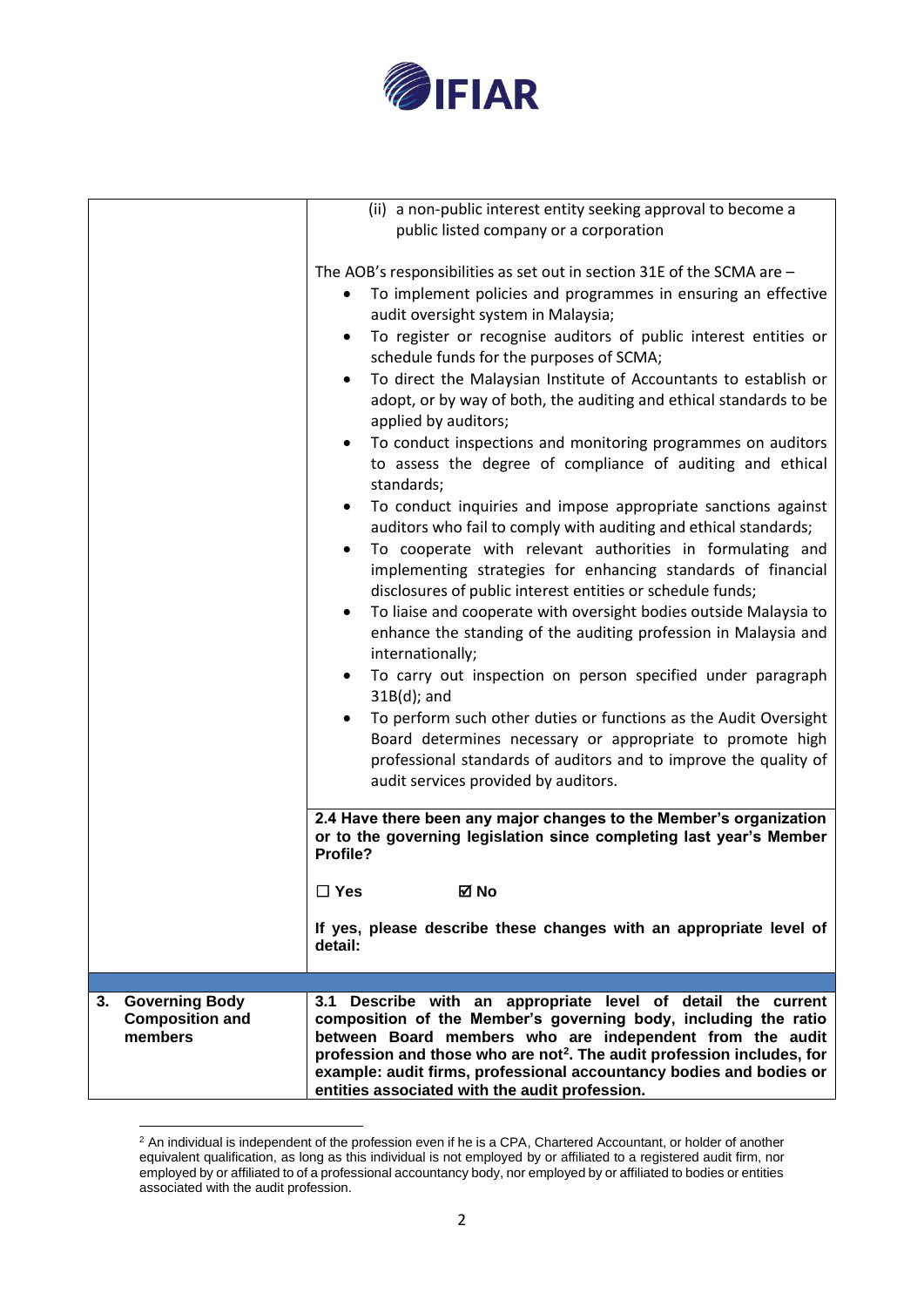

| As at 1 January 2022, the AOB Board's composition is as follows:<br>Chairman<br>1. Dato' Anantham Kasinather                                                                                                                                                                                                                                                    |
|-----------------------------------------------------------------------------------------------------------------------------------------------------------------------------------------------------------------------------------------------------------------------------------------------------------------------------------------------------------------|
| <b>Executive Officer</b><br>1. Alex Ooi Thiam Poh                                                                                                                                                                                                                                                                                                               |
| <b>Non-Executive Members</b><br>1. Dato' Darawati Hussain<br>2. Hew Ee-Lu<br>3. Salmah Bee Mohd Mydin<br>4. Datuk Nor Azimah Abdul Aziz<br>5. Dato' Seri Ahmad Johan Mohammad Raslan                                                                                                                                                                            |
| Based on the definition provided below, all our Board Members are<br>independent from the audit profession.                                                                                                                                                                                                                                                     |
| 3.2 What are the eligibility criteria / requirements and composition<br>requirements for the members of the governing body?                                                                                                                                                                                                                                     |
| Referring to section 31C(2) of the SCMA, the AOB shall consist of seven<br>members appointed by the Board of SC including a Non-Executive<br>Chairman, an Executive Officer and five Non-Executive Members.                                                                                                                                                     |
| Section 31C(3) of the SCMA provides that the AOB shall consist of a diverse<br>group of individuals who must -                                                                                                                                                                                                                                                  |
| • Possess knowledge and experience in finance, business or in any<br>relevant discipline;<br>• Be individuals of integrity and reputation who have demonstrated<br>commitment to the interests of investors; and<br>• Understand the responsibilities for and the nature of financial<br>disclosures as required by public interest entities or schedule funds. |
| 3.3. Is each member of the governing body independent from the audit<br>profession? The audit profession includes, for example: audit firms,<br>professional accountancy bodies and bodies or entities associated<br>with the audit profession.                                                                                                                 |
| ⊠ Yes<br>$\Box$ No                                                                                                                                                                                                                                                                                                                                              |
| 3.4 If the answer to question 3.3 is "No", is the majority of the members<br>of the governing body non-practitioner?                                                                                                                                                                                                                                            |
| $\Box$ Yes<br>$\square$ No<br>N/A                                                                                                                                                                                                                                                                                                                               |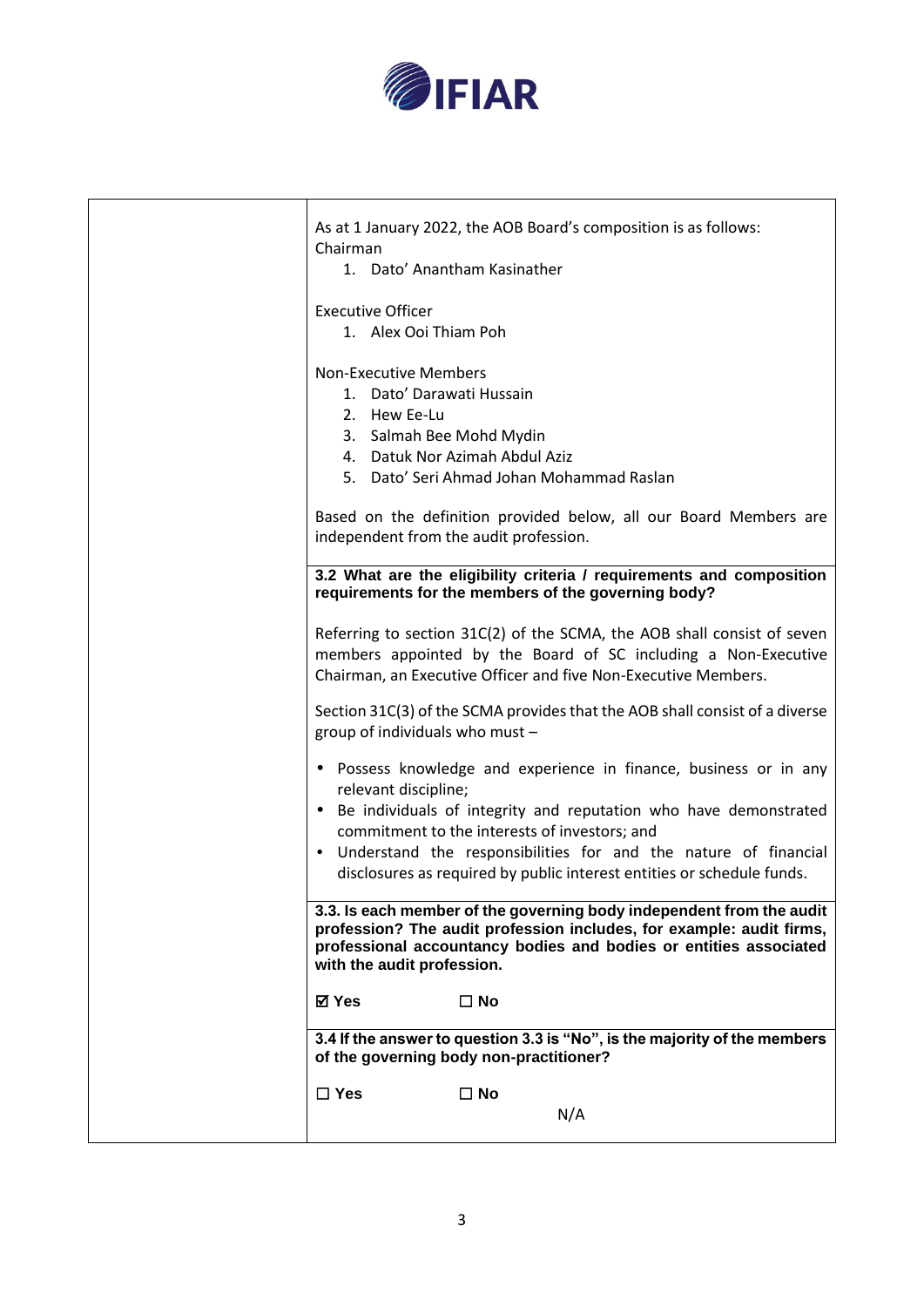

|                                   | 3.5 If the answer to question 3.3 is "No", which safeguards are in place<br>to provide for the Member's overall independence from the audit<br>profession?<br>N/A                                                                                                                                                                                                                            |
|-----------------------------------|----------------------------------------------------------------------------------------------------------------------------------------------------------------------------------------------------------------------------------------------------------------------------------------------------------------------------------------------------------------------------------------------|
|                                   | 3.6 Is there a restriction or recusal process that is applicable to<br>members of the governing body of the Member who are current or<br>former auditors/practitioners?                                                                                                                                                                                                                      |
|                                   | <b>⊠</b> Yes<br>$\square$ No                                                                                                                                                                                                                                                                                                                                                                 |
|                                   | Does this include a "cooling-off" period for former auditors?                                                                                                                                                                                                                                                                                                                                |
|                                   | <b>⊠</b> Yes<br>$\square$ No                                                                                                                                                                                                                                                                                                                                                                 |
|                                   | If yes to either of the above, please describe:                                                                                                                                                                                                                                                                                                                                              |
|                                   | Current auditor who joins AOB as member of the governing body,<br>management team or staff will have to recuse himself/herself from being<br>involved in any audit oversight functions and/or making any decisions with<br>respect of their past firm for a period of one year.                                                                                                              |
|                                   | 3.7 Other than the governing body, are members of the profession<br>involved in the Member's organization (including in any inspections,<br>committee or panel role)?                                                                                                                                                                                                                        |
|                                   | $\Box$ Yes<br>⊠ No                                                                                                                                                                                                                                                                                                                                                                           |
|                                   | If yes, please describe their role with an appropriate level of detail,<br>including the ratio between those who are independent and those who<br>are not in the relevant function and whether such role includes<br>decisional or control authority:<br>N/A                                                                                                                                 |
|                                   |                                                                                                                                                                                                                                                                                                                                                                                              |
| <b>Funding Arrangements</b><br>4. | 4.1 Describe the main funding arrangements of the Member, including<br>the setting and approval of the budget and the fees, if any:                                                                                                                                                                                                                                                          |
|                                   | Capital expenditure and all other operational costs of AOB including the<br>cost of inspections are funded by the Securities Commission Malaysia (SC).<br>The AOB collects the following fees:<br>• RM8,000 of application for registration of an individual auditor as a<br>registered auditor (new registration)<br>RM8,000 of existing registered individual auditor who wish to continue |
|                                   | to be registered with AOB in the current year                                                                                                                                                                                                                                                                                                                                                |
|                                   | RM8,000 of application for recognition of a foreign individual auditor<br>as a recognised auditor                                                                                                                                                                                                                                                                                            |
|                                   | Late payment fee of RM100 for every day that the payment is late,<br>subject to a maximum limit of RM3,000.                                                                                                                                                                                                                                                                                  |
|                                   | 4.2 Is the funding free from undue influence by the profession?                                                                                                                                                                                                                                                                                                                              |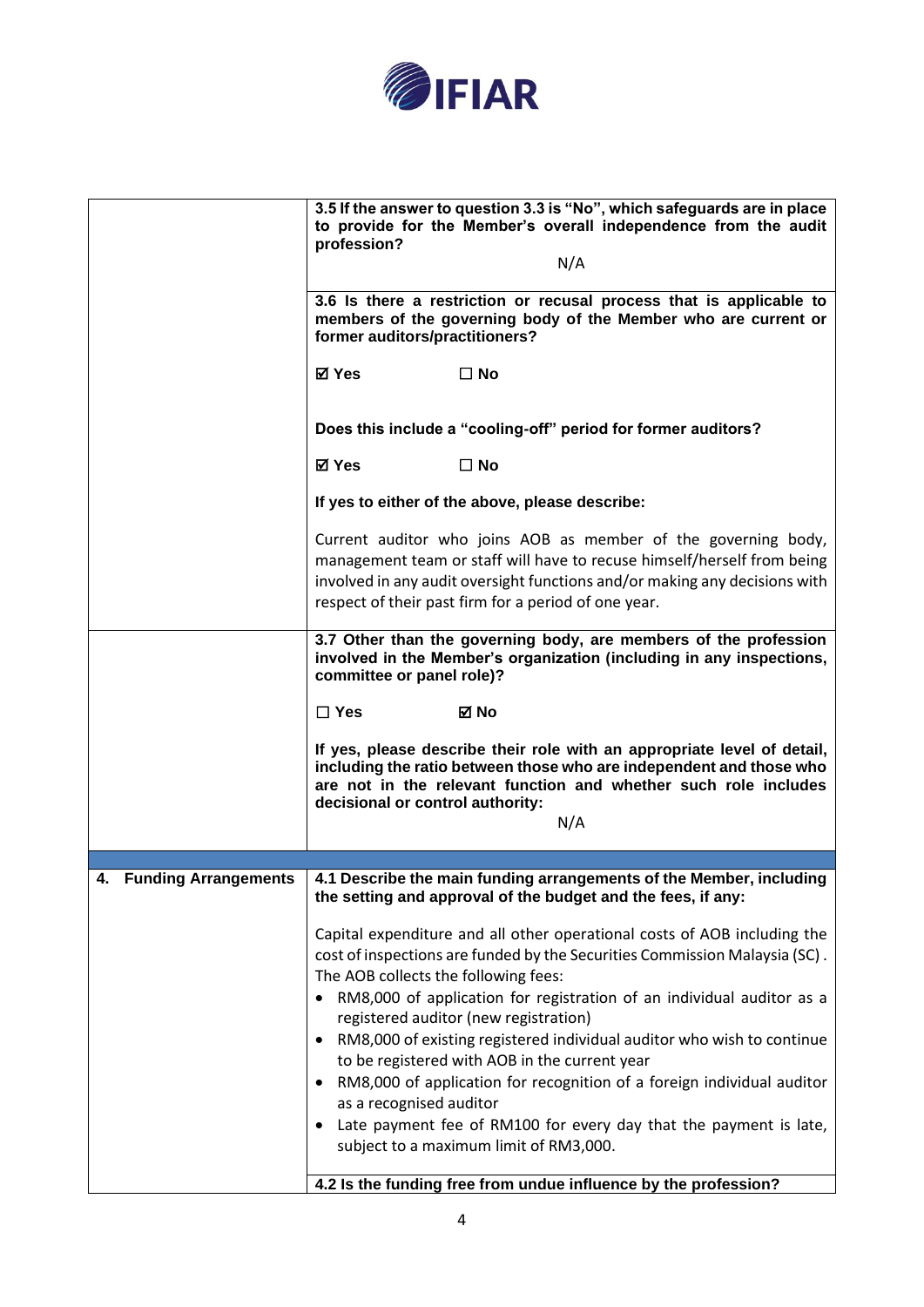

|                                | <b>⊠</b> Yes<br>$\square$ No                                                                                                                                                                                           |
|--------------------------------|------------------------------------------------------------------------------------------------------------------------------------------------------------------------------------------------------------------------|
|                                | Please describe with an appropriate level of detail the safeguards in place<br>to prevent undue influence by the profession:                                                                                           |
|                                | Other than the fees collected in 4.1 above, the majority of the funding is<br>provided by SC, which is independent of the profession.                                                                                  |
|                                |                                                                                                                                                                                                                        |
| <b>Inspection System</b><br>5. | 5.1 Does the Member have the responsibility for recurring inspections<br>of audit firms undertaking audits of public interest entities (PIEs)?                                                                         |
|                                | <b>⊠</b> Yes<br>$\square$ No                                                                                                                                                                                           |
|                                | 5.2 Is this responsibility undertaken directly or through oversight of<br>inspection conducted by another organization?                                                                                                |
|                                | <b>⊠</b> Directly<br>$\Box$ Through Oversight                                                                                                                                                                          |
|                                | If directly, kindly provide a brief description or summary of the<br>$\bullet$<br>responsibility, including the regulatory reporting process after<br>inspections i.e. recommendations issued, follow-up, etc.).       |
|                                | If through oversight of another organization, please describe with<br>$\bullet$<br>an appropriate level of detail the other organization, its relation to<br>the Member, its role, and the arrangements for oversight: |
|                                | Section 31V of the SCMA provides that the AOB shall, from time to time,<br>conduct inspections to assess-                                                                                                              |
|                                | (a) the degree of compliance with the auditing and ethical standards by<br>an auditor; and                                                                                                                             |
|                                | (b) the sufficiency and appropriateness of the audit evidence obtained in<br>relation to the audit report prepared by an auditor relating to the audited                                                               |
|                                | financial statements of public interest entities or schedule funds.                                                                                                                                                    |
|                                | The inspections shall be carried out by any officers of the AOB or any<br>person authorised by the Audit Oversight Board who is referred to as an                                                                      |
|                                | "Inspection Officer" in this Division.                                                                                                                                                                                 |
|                                | The Audit Oversight Board                                                                                                                                                                                              |
|                                | The Executive Officer is the only<br>executive member of the AOB                                                                                                                                                       |
|                                | Head of Inspection                                                                                                                                                                                                     |
|                                | <b>Firm Level Review</b><br><b>Engagement Review</b>                                                                                                                                                                   |
|                                | <b>Inspection Officers</b>                                                                                                                                                                                             |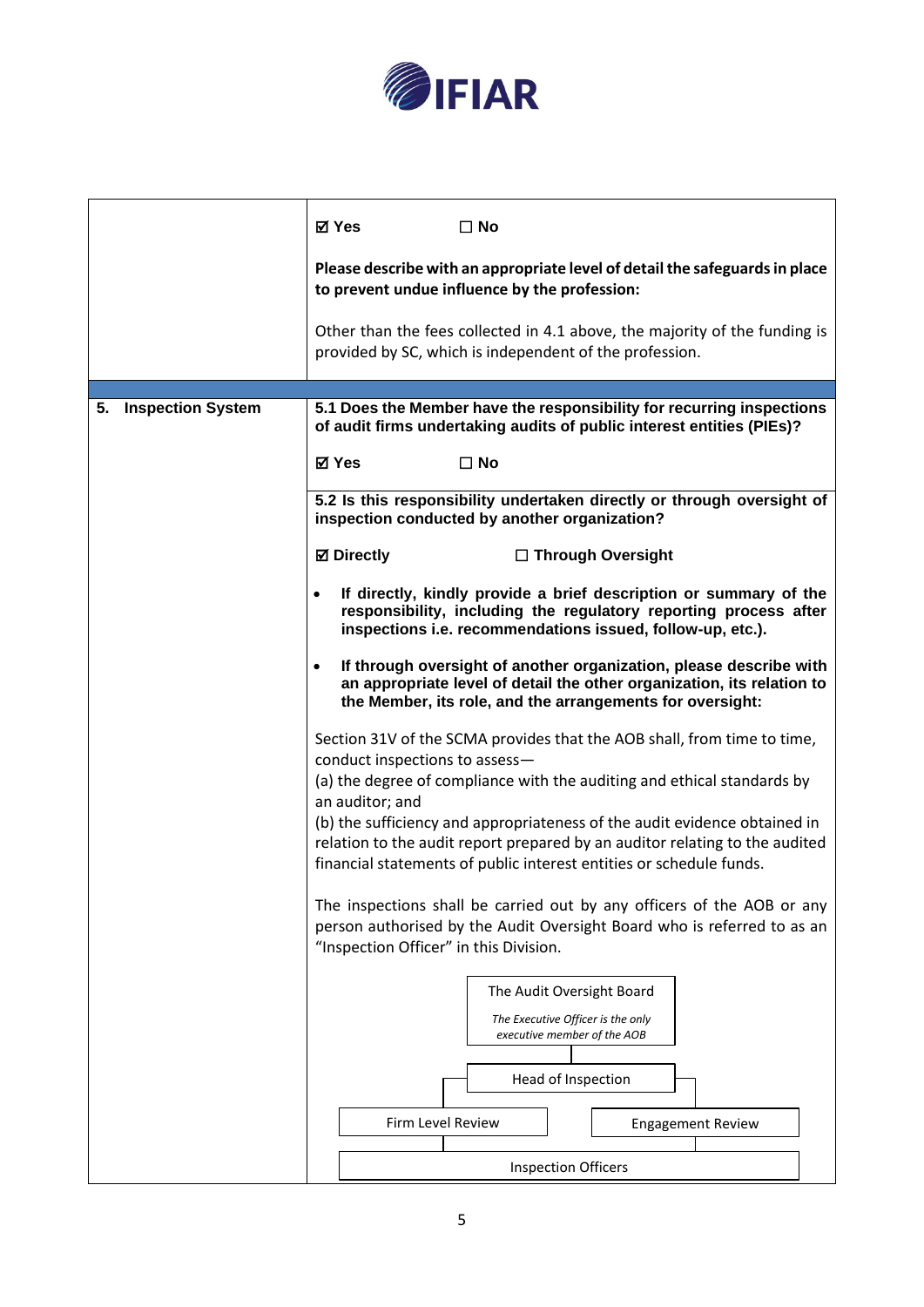

┱

٦

 $\Gamma$ 

|                                  | 5.3 Please describe with an appropriate level of detail the<br>requirements and practices regarding the frequency of inspections:                                                                                                                                                                                                                                                                                                                                                                                                |
|----------------------------------|----------------------------------------------------------------------------------------------------------------------------------------------------------------------------------------------------------------------------------------------------------------------------------------------------------------------------------------------------------------------------------------------------------------------------------------------------------------------------------------------------------------------------------|
|                                  | The AOB may inspect an audit firm of public interest entity or schedule<br>fund either under regular inspection or special inspection -                                                                                                                                                                                                                                                                                                                                                                                          |
|                                  | • Regular inspection refers to an inspection that is conducted on a<br>routine basis to ensure all audit firms of public interest entities or<br>schedule funds are at least reviewed within a pre-determined cycle.<br>The pre-determined cycle is set and updated according to the AOB's<br>strategic plan.<br>• Special inspection which is sometimes referred as "ad-hoc inspection"<br>refers to an inspection on which could be driven by specific concerns<br>relating to industry (thematic inspection) or event-driven. |
| <b>Audit and Financial</b><br>6. | 6.1 Provide the number of audit firms subject to inspections. Include                                                                                                                                                                                                                                                                                                                                                                                                                                                            |
| <b>Market</b>                    | an indication of the number of public interest audits (PIEs) and other<br>audits that fall under the Member's oversight or mandate.                                                                                                                                                                                                                                                                                                                                                                                              |
|                                  | As of 31 Dec 2021, there are 37 audit firms and 345 individual auditors<br>registered with the AOB and 4 foreign audit firms and 12 foreign individual<br>auditors recognised with the AOB. All the registered audit firms and<br>individual auditors are subjected to AOB's inspection on a risk based basis<br>within a pre-determined cycle.                                                                                                                                                                                  |
|                                  | Pursuant to the Part I of the Schedule 1 of the SCMA, the public interest<br>entities are defined as -                                                                                                                                                                                                                                                                                                                                                                                                                           |
|                                  | (a) a public listed company or a corporation listed on the stock<br>exchange;                                                                                                                                                                                                                                                                                                                                                                                                                                                    |
|                                  | (b) a bank licensed under the Financial Services Act 2013 [Act 758];<br>(c) an insurer licensed under the Financial Services Act 2013;                                                                                                                                                                                                                                                                                                                                                                                           |
|                                  | (d) a takaful operator licensed under the Islamic Financial Services Act<br>2013 [Act 759];                                                                                                                                                                                                                                                                                                                                                                                                                                      |
|                                  | (e) an Islamic bank licensed under the Islamic Financial Services Act<br>2013;                                                                                                                                                                                                                                                                                                                                                                                                                                                   |
|                                  | a person prescribed as a prescribed financial institution under<br>(f)<br>section 212 of the Financial Services Act 2013 or a person<br>prescribed as a prescribed Islamic financial institution prescribed<br>under section 223 of the Islamic Financial Services Act 2013;                                                                                                                                                                                                                                                     |
|                                  | (g) a development financial institution prescribed under the<br>Development Financial Institutions Act 2002 [Act 618];                                                                                                                                                                                                                                                                                                                                                                                                           |
|                                  | (h) a holder of the Capital Markets Services Licence for the carrying on<br>of the regulated activities of dealing in securities, dealing in<br>derivatives or fund management;                                                                                                                                                                                                                                                                                                                                                  |
|                                  | an exchange holding company approved under the securities laws;<br>(i)                                                                                                                                                                                                                                                                                                                                                                                                                                                           |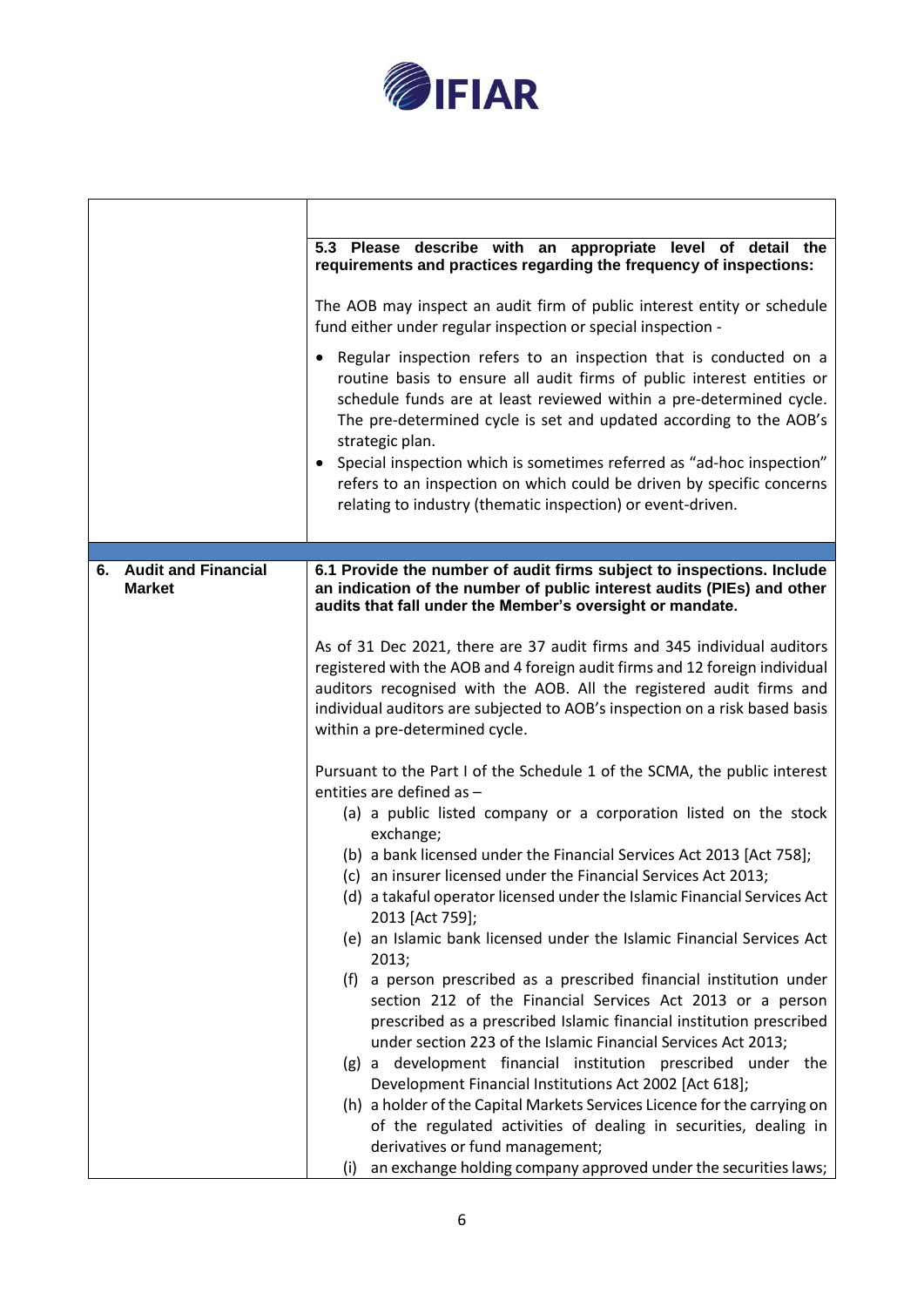

|                                                                                | (j) an exchange approved under the securities laws;<br>(k) a central depository approved under the securities laws;<br>(I) a clearing house approved under the securities laws;<br>(m) a self-regulatory organization recognized under the securities<br>laws;<br>(n) a private retirement scheme administrator approved under the<br>securities laws;<br>(o) a trade repository approved under the securities laws;<br>(p) the Capital Market Compensation Fund Corporation;<br>(q) any other person as the Minister may prescribe by order published<br>in the Gazette. |
|--------------------------------------------------------------------------------|---------------------------------------------------------------------------------------------------------------------------------------------------------------------------------------------------------------------------------------------------------------------------------------------------------------------------------------------------------------------------------------------------------------------------------------------------------------------------------------------------------------------------------------------------------------------------|
|                                                                                | Part 2 of the Schedule 1 of the SCMA describes the schedule funds as<br>follows:<br>(a) a private retirement scheme approved by the SC under the<br>Capital Markets and Services Act 2007;<br>(b) a unit trust scheme approved, authorized or recognized by the SC<br>under the Capital Markets and Services Act 2007;<br>(c) any other capital market funds as may be specified by the SC.                                                                                                                                                                               |
|                                                                                | There are 1,203 public interest entities as at 31 Dec 2021 and 1,222<br>schedule funds as at 30 Sep 2021.                                                                                                                                                                                                                                                                                                                                                                                                                                                                 |
|                                                                                | 6.2 What are the sizes and market shares of each of the largest audit<br>firms in the Member's jurisdiction?                                                                                                                                                                                                                                                                                                                                                                                                                                                              |
|                                                                                | The size of each of the six largest audit firm networks in Malaysia by<br>percentage of market capitalisation of public listed company clients (as at<br>31 Dec 2021) is estimated as follows:                                                                                                                                                                                                                                                                                                                                                                            |
|                                                                                | Ernst & Young (28.45%)<br>PricewaterhouseCoopers PLT (25.70%)<br>KPMG (20.67%)<br>BDO PLT (8.69%)<br>Deloitte PLT (4.73%)<br>Crowe Malaysia PLT (4.15%)                                                                                                                                                                                                                                                                                                                                                                                                                   |
| <b>Main Other</b><br>7.                                                        | 7.1 Please indicate whether the Member has responsibility for tasks                                                                                                                                                                                                                                                                                                                                                                                                                                                                                                       |
| <b>Responsibilities of the</b><br>Member within the area<br>of Audit Oversight | other than Inspections within the area of Audit Oversight:<br><b>Ø Registration/Licensing</b><br>☑ Audit and/or Ethics Standard Setting<br>$\Box$ Permanent Education of Auditors<br><b>⊠</b> Enforcement<br>□ Other: _______________________                                                                                                                                                                                                                                                                                                                             |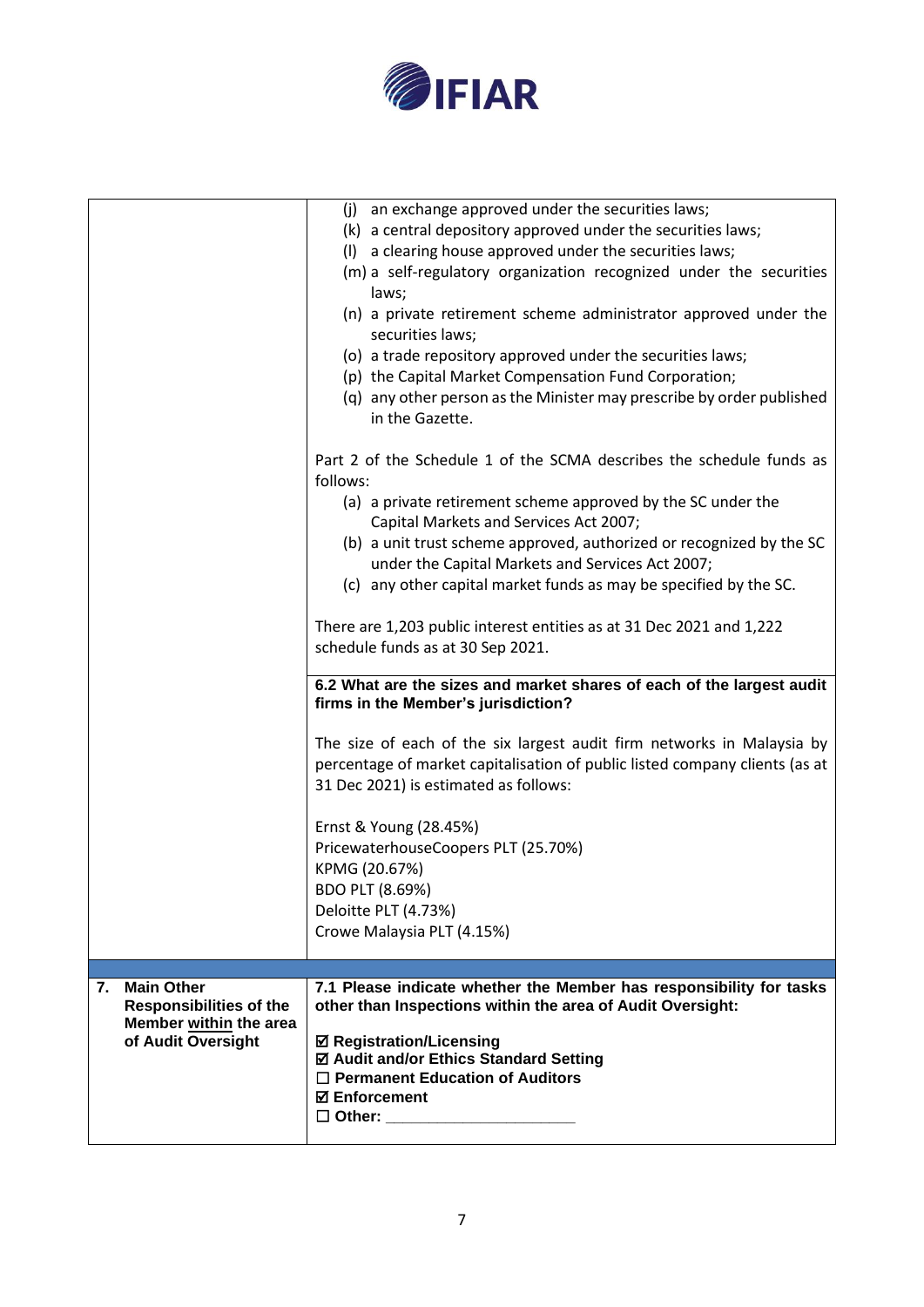

| 7.2 If the Member has the responsibility for Registration/Licensing,<br>please indicate whether this responsibility is undertaken directly or<br>through oversight of Registration/Licensing conducted by another<br>organization?                                                                                                                                                                                                               |
|--------------------------------------------------------------------------------------------------------------------------------------------------------------------------------------------------------------------------------------------------------------------------------------------------------------------------------------------------------------------------------------------------------------------------------------------------|
| <b>Ø</b> Directly<br>$\Box$ Through Oversight                                                                                                                                                                                                                                                                                                                                                                                                    |
| If directly, please describe the responsibility with an appropriate<br>$\bullet$<br>level of detail.                                                                                                                                                                                                                                                                                                                                             |
| If through oversight, please indicate the name of the other<br>$\bullet$<br>organization and its composition (i.e. whether practitioners from<br>the audit profession are involved in decision-making). Also give a<br>description of the powers of the other organization and procedure<br>applied, as well as the role of the Member in these procedures.                                                                                      |
| The AOB is empowered by Division 4 in the Part IIIA of the SCMA to register<br>audit firms and individual auditors of public interest entities or schedule<br>funds. The board also recognises foreign auditors who audit foreign<br>corporations listed on Bursa Malaysia (Stock Exchange).                                                                                                                                                     |
| 7.3 If the Member has the responsibility for Audit and/or Ethics<br>Standard Setting, please indicate whether this responsibility is<br>undertaken directly or through oversight of Audit and/or Ethics<br><b>Standard Setting conducted by another organization?</b>                                                                                                                                                                            |
| $\Box$ Directly<br><b>Ø Through Oversight</b>                                                                                                                                                                                                                                                                                                                                                                                                    |
| If directly, please describe the responsibility with an appropriate<br>level of detail.                                                                                                                                                                                                                                                                                                                                                          |
| If through oversight, please indicate the name of the other<br>$\bullet$<br>organization and its composition (i.e. whether practitioners from<br>the audit profession are involved in decision-making). Also give a<br>description of the powers of the other organization and procedures                                                                                                                                                        |
| applied, as well as the role of the Member in these procedures.                                                                                                                                                                                                                                                                                                                                                                                  |
| Pursuant to Division 5 in Part IIIA of the SCMA, AOB has responsibility for<br>setting auditing and ethical standards. AOB is empowered by section 31U<br>of the SCMA to adopt the auditing and ethical standards to be complied by<br>an auditor. Also AOB may direct the Malaysian Institute of Accountants<br>(national professional accountancy body) to establish or adopt the auditing<br>and ethical standards to be applied by auditors. |
| 7.4 If the Member has the responsibility for Permanent Education of<br>Auditors, please indicate whether this responsibility is undertaken<br>directly or through oversight of Permanent Education of Auditors<br>conducted by another organization?                                                                                                                                                                                             |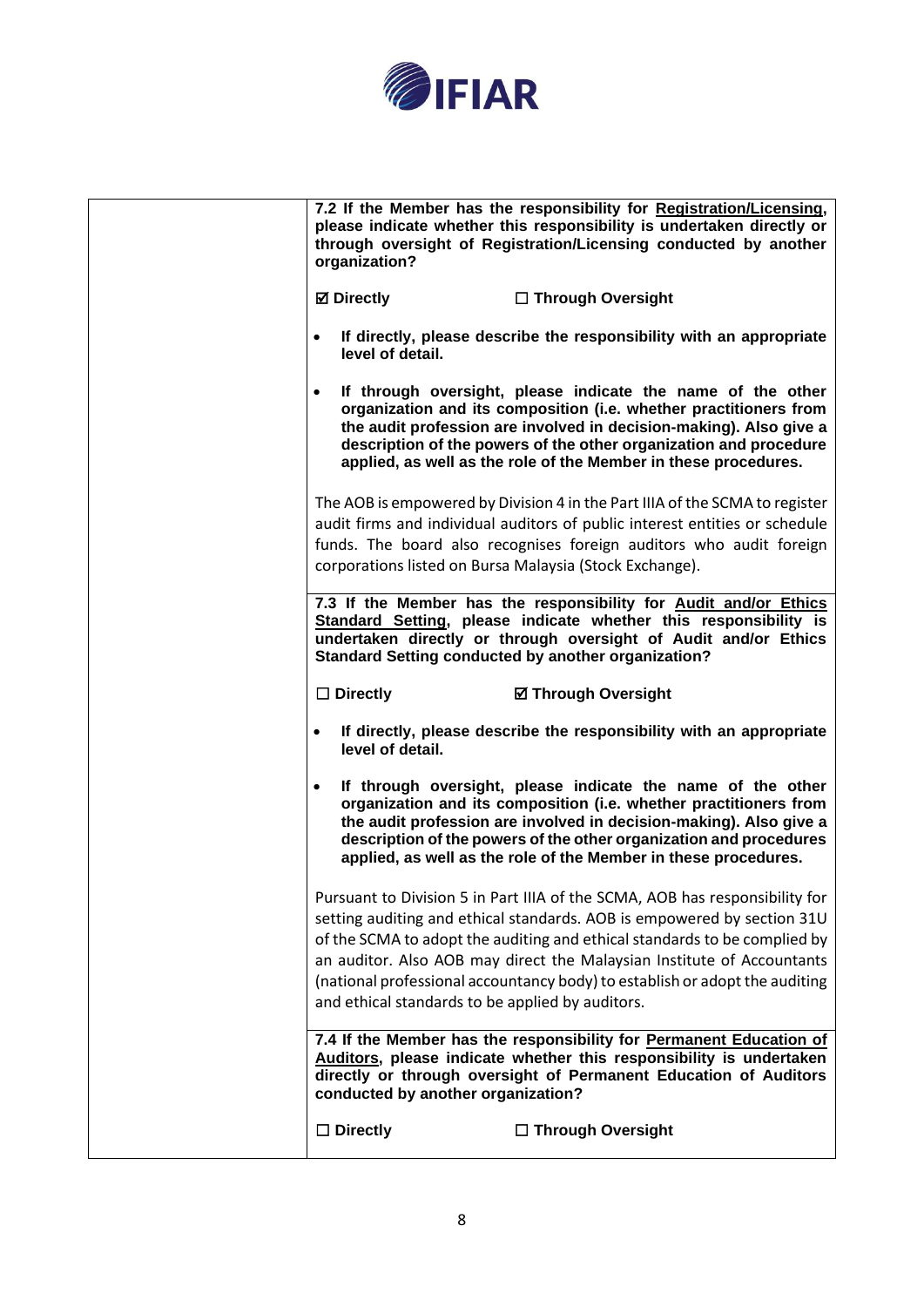

| If directly, please describe the responsibility with an appropriate<br>$\bullet$<br>level of detail.                                                                                                                                                                                                                                                         |
|--------------------------------------------------------------------------------------------------------------------------------------------------------------------------------------------------------------------------------------------------------------------------------------------------------------------------------------------------------------|
| If through oversight, please indicate the name of the other<br>$\bullet$<br>organization and its composition (i.e. whether practitioners from<br>the audit profession are involved in decision-making). Also give a<br>description of the powers of the other organization and procedures<br>applied, as well as the role of the Member in these procedures. |
| N/A                                                                                                                                                                                                                                                                                                                                                          |
| 7.5 If the Member has the responsibility for Enforcement, please<br>indicate whether this responsibility is undertaken directly or through<br>referral to other organization(s)?                                                                                                                                                                             |
| <b>Ø</b> Directly<br>$\Box$ Through Referral                                                                                                                                                                                                                                                                                                                 |
| If directly, please describe the responsibility with an appropriate<br>$\bullet$<br>level of detail.                                                                                                                                                                                                                                                         |
| If through oversight, please indicate the name of the other<br>$\bullet$<br>organization and its composition (i.e. whether practitioners from<br>the audit profession are involved in decision-making). Also give a<br>description of the powers of the other organization and procedures<br>applied, as well as the role of the Member in these procedures. |
| If there is a breach of any provisions of Part IIIA of the SCMA or any<br>condition, written notice or guidelines, the AOB is empowered by Section<br>31Z of the SCMA to take action against such person in breach. The<br>sanctions that can be imposed by the AOB are proportionate to the<br>severity of the breach.                                      |
| The range of sanctions available are as follows:<br>(a) Directing the person concerned to comply with the provisions of Part<br>IIIA of the SCMA or any condition, written notice or guidelines;<br>(b) Reprimand the person concerned;                                                                                                                      |
| (c) Requiring the person in breach to remedy the breach as directed by the<br>Board;<br>(d) Requiring professional education to be undertaken by the person                                                                                                                                                                                                  |
| concerned;<br>(e) Assigning a reviewer to oversee an audit that is undertaken by the                                                                                                                                                                                                                                                                         |
| person concerned;                                                                                                                                                                                                                                                                                                                                            |
| (f) Prohibiting the person concerned from accepting any public interest<br>entity or schedule fund as its client or preparing reports in relation to                                                                                                                                                                                                         |
| financial information of any public interest entity or schedule fund, as                                                                                                                                                                                                                                                                                     |
| may be required under the securities laws or guidelines issued by SC,                                                                                                                                                                                                                                                                                        |
| for a period not exceeding twelve months;<br>(g) Prohibiting the person concerned from auditing financial statements or                                                                                                                                                                                                                                      |
| preparing reports in relation to financial information of a public interest                                                                                                                                                                                                                                                                                  |
| entity or schedule fund, as may be required under the securities laws                                                                                                                                                                                                                                                                                        |